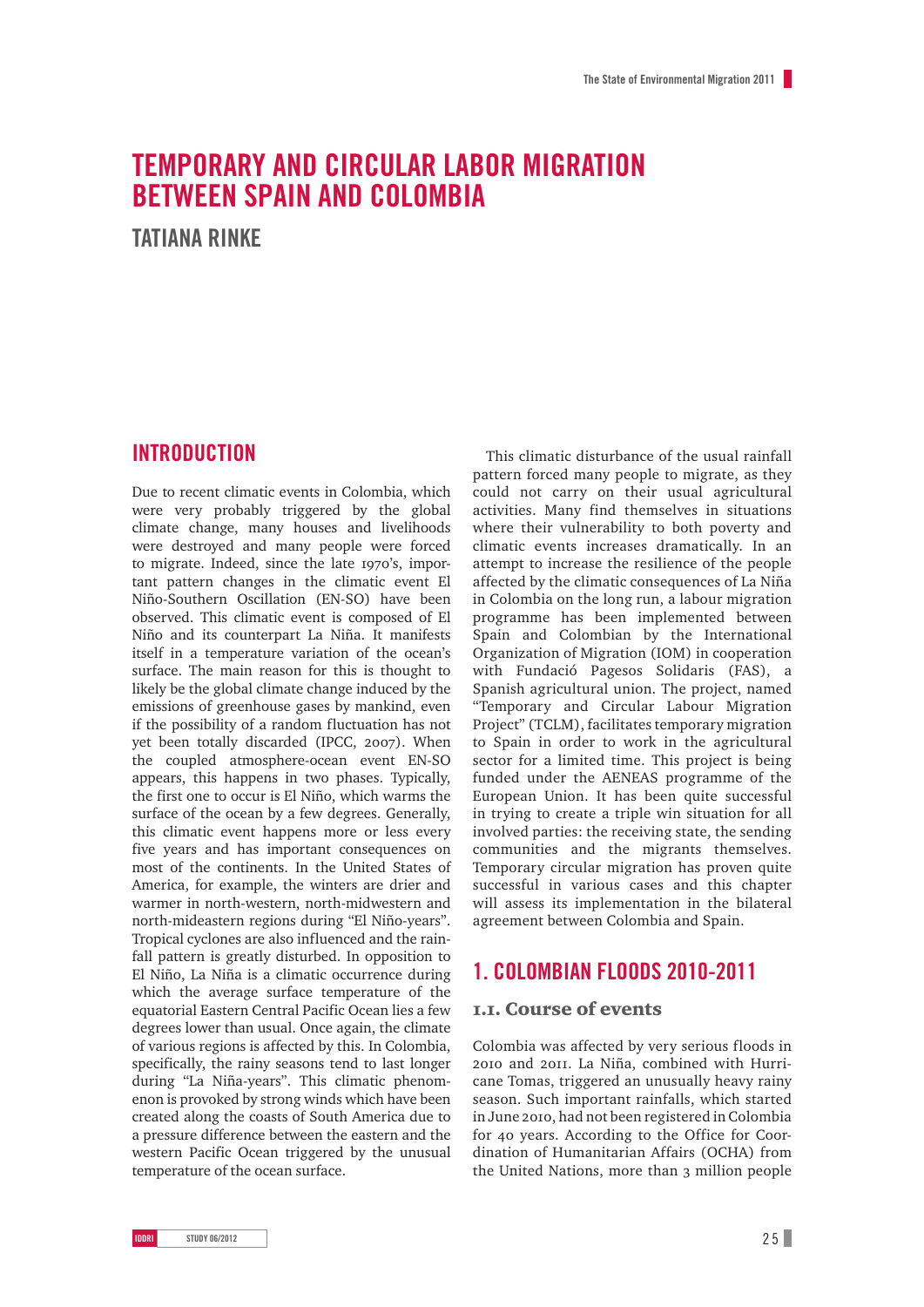$(3.9$  million according to the OCHA)<sup> $\iota$ </sup> got affected by the floods and ensuing landslides between April 2010 and April 2011 (OCHA, 04/27/2011). Between September 2011 and beginning of December 2011 alone, 145 people died (OCHA, 12/15/2011). However, the rain did not stop and after almost 11 months of continuous rainfalls, floods and landslides were still affecting large parts of Colombian in June 2011. After only a few months of rest for the land and the people, the rain started again in September 2011, as it was time for the usual start of the rain season. Even if the rainfalls were not as heavy as the former year, the registered intensity of this rainy season was still seven times stronger than it normally would have been during an average year. Concretely, this can be translated into damages amounting to several billion dollar. Alone for the year 2011, estimations amount to more than 5 billion dollar. In 2011, the Central Emergency Response Fund (CERF) from the OCHA "coordinated the mobilization of \$6.6 million in CERF allocations and \$1.6 million in ERF resources to help 211,000 people"2 . In 2010 the Colombian government made a credit request of 150 million dollar to the World Bank which was granted (World Bank, 2010).

According to a report issued by the Panamerican Health Organization on November  $29<sup>th</sup>$ , 2010, the 2010 floods and the ensuing landslides affected people in 28 of the 32 Colombian provinces. The most affected areas as identified by national catastrophe answer groups are the following: Bolívar, Magdalena, Córdoba, Sucre, Chocó, Nariño, Cauca, Norte de Santander and Arauca. The people that were most affected were internally displaced people (IDP) that were displaced as a result of the violent conflict between the Colombian government and peasant guerrilla groups such as Fuerzas Armadas Revolucionarias de Colombia (FARC).

As precipitation was five to six times heavier than during a normal rainy season, the logical consequence was that the rivers flooded over as they could not carry all the rain water anymore. As it had been raining with such intensity and for such an extended period of time, the soil was totally saturated and unable to drain the overflowing water from the rivers. Consequently, the natural drainage of the flood waters was compromised, accentuating the instability of lands and resulting in numerous landslides in areas that were normally not prone to such problems.

Heavy rainfall continued to affect Colombia until April 2011. The rain finally stopped after almost 11 months, which is not without reminding of the 5-year-long rainfall occurring in the Nobel-prize winning novel "One Hundred Years of Solitude" by the Colombian author Gabriel Márquez. Therefore, the affected areas had only a few months to recover before the rainy season started again in September. This means that it rained during what normally is the dry season in Colombia and that this extended rain season almost merged with the next rain season. Once again, important human and material losses were registered. A state of emergency was declared for the whole country and \$178 million was made available by the Colombian government. However, the damages were estimated to more than \$5 billion (UPI, 2011).

### 1.2. Governmental response

In an attempt to rapidly identify the needs of the affected population, the Hydrology, Meterology and Environmental Studies Institute (IDEAM), the Geographic Institute Agustín Codazzi (IGAC) as well as the National Statistics Department (DANE) issued a common report on August,  $30<sup>th</sup>$ , 2011 aiming to identify the affected areas and people and the most appropriate response to the devastation. The government hoped to use the report to allocate aid funds in the most efficient way possible. This report<sup>3</sup> defined areas that are at risk and high-risk of flooding under normal conditions: around 9.2% of the Colombian territory has been deemed to be periodically flooded, representing 10,508,251 ha.. It also states that during the floods of 2010 and 2011, 20,718,175 ha. were affected nationwide, which represents an area twice as large. This takes into account cultivated land, exploited forests and land used to feed cattle. In total, 2,510,858 families were affected by the floods and the landslides.

The common report issued by IDEAM, IGAC and DANE highlights the first needs of the affected people, especially in terms of health, water, emergency medical assistance, hygiene, protection, food aid, education and lodging. To prevent epidemics, such as cholera, it is especially critical to distribute water filters and to educate the population on how to use them. This may prevent epidemics such as cholera. The health issue is identified as the most pressing one to tackle. This is why the Organización Panamericana de la Salud/ Organisation mondiale de la santé (OPS/OMS)

<sup>1.</sup> <http://www.unocha.org/annualreport/2011/col> (07/10/2012)

<sup>2.</sup> Ibid.

<sup>3.</sup> IGAC & IDEAM & DANE (2011), "Reporte Final de Áreas Afectadas por Inundaciones 2010-2011"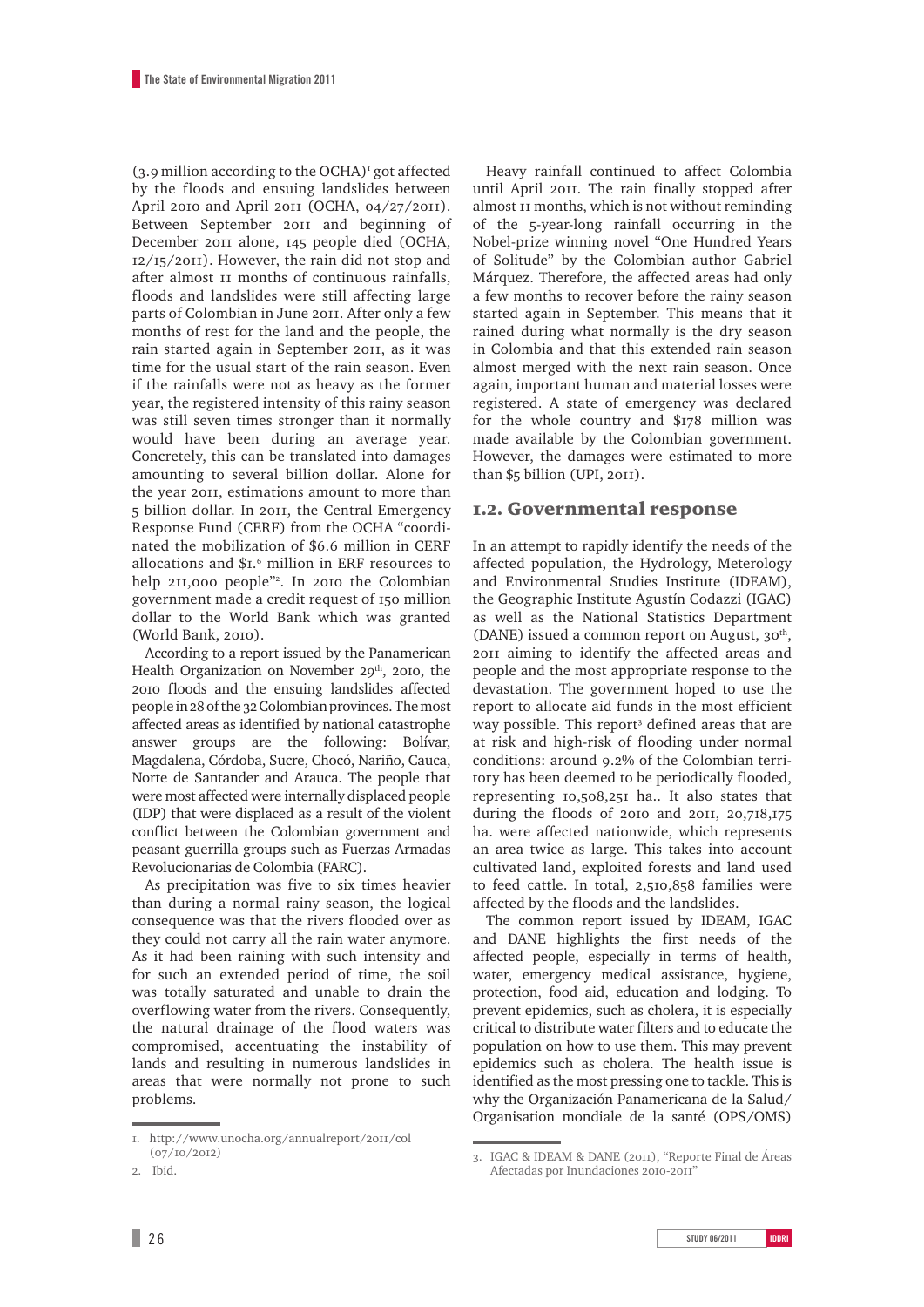Colombia has decided which actions must be prioritized. This includes intensifying the surveillance of epidemics and their development, better quality of and access to drinking water and strengthened action on waste management, food manipulation, hygienic infrastructure of housing and disposal of solid excrements.

The damage done to the infrastructure, housing, and agricultural land throughout the floods forced many people to leave their homes and migrate. In an attempt to mitigate the impact of unplanned migration from Colombians to both national and international destinations, the European Commission, in cooperation with IOM Colombia and PagoSolidarios implemented a temporary and circular migration project between Colombia and Spain. The Temporary and Circular Labour Migration Project (TCLM) is an innovative and unique project funded by the European Commission and implemented in Spain and Colombia with the help of the IOM Colombia. The project started in December 2006 and finished in December 2008. According to the IOM 1,519 Colombian workers took advantage of this project through the IOM until 2007<sup>4</sup>. In one of his background paper<sup>5</sup>, the Global Forum on Migration and Development in Athens 2009 states that "8,115 Colombians have benefited from the programme under TCLM". They were selected by the IOM in Colombia. Most of them are people that have been affected by recurring natural disasters, such as the eruption of the Galeras volcano or the 2010-2011 floods. These people receive assistance to go to Spain to work in seasonal agricultural for a maximum time of nine months. When their visa expires, they must return to Colombia. They may be re-eligible to return to Spain if they successfully comply with all conditions set by the programme. The main reason to link the TCLM project to environmental migration is that those who lost lost all their means of subsistence to the floods and landslides may earn some money in Spain in order to reconstruct their lives in Colombia as well as acquire new skills that they may use to contribute to the country's development. At the same time, this alleviates the pressure on the soil from Colombian territories that are trying to recover from the 2010 and 2011 floods. The resilience of the people sent to Spain is increased and they are less dependant on the

climate to survive and sustain a certain standard of living. This may help to avoid unplanned forced migration which can cause additional damage to both the concerned populations and the territories of destination. The following section will deal thoroughly with this project, its objectives and achievements as well as its advantages and flaws.

# **2. TEMPORARY CIRCULAR LABOR MIGRATION PROJECT**

Catalonia is the Spanish province with the highest rate of migration workers: more than 21% of the migrants living in Spain are living in Catalonia (IOM, 2009). This can be explained by the fact that agriculture is the province's most important economic sector and that many low skilled workers are needed. Skilled migrants and Spanish citizens tend to be rather reluctant to take on those jobs. Consequently, in 2006, 74,1% of those employed in the agricultural sector were foreigners (IOM, 2009). The main agricultural union of Catalonia, Unió de Pagesos de Catalunya (UP), has long been able to recognize the potential of this occurrence and has decided to put it to use for the common good. It started by helping to recruit potential workers and to facilitate their stay. In 2001, it was decided that an official and well-constructed project needed to be implemented in order to further develop this recruiting process. This is why the UP founded Fundació Pagesos Solidaris (FAS), a foundation aiming to support the development of rural communities from different countries on different levels: social, economic and humanitarian. To achieve those goals, UP promotes cooperation between rural communities from different perspectives by, for example, providing support and assistance to the environmental migrants from Colombia who are coming to Spain. Pagesos Solidaris' approach is based on co-development, a philosophy elaborated by Sami Naïr in his 2007 *Report on the outcome and tendencies of the co-developement policy related to migration flows*. Co-development is "a proposal for integrating immigration and development in a way that migration fluxes will benefit both the country of origin and the country of destination. This is a consensual relationship between two countries that will allow migration to the country of destination not to imply an equivalent loss in the country of origin" (Magri, 2009). In order to implement this co-development the FAS divided its work in two parts: recruiting the migrants in their country of origin and further supporting them in various ways once they arrive in Spain. The temporary and circular migration system is seen by some as a way

<sup>4.</sup> [http://www.iom.int/jahia/Jahia/facilitating-migra](http://www.iom.int/jahia/Jahia/facilitating-migration/pid/2017)[tion/pid/2017](http://www.iom.int/jahia/Jahia/facilitating-migration/pid/2017) (07/10/2012)

<sup>5.</sup> Global Forum on Migration and Development (2009), "Background Paper; Roundtable 2: Migrant integration, reintegration and circulation for development; Session 2.2 Reintegration and circular migration – effective for development?"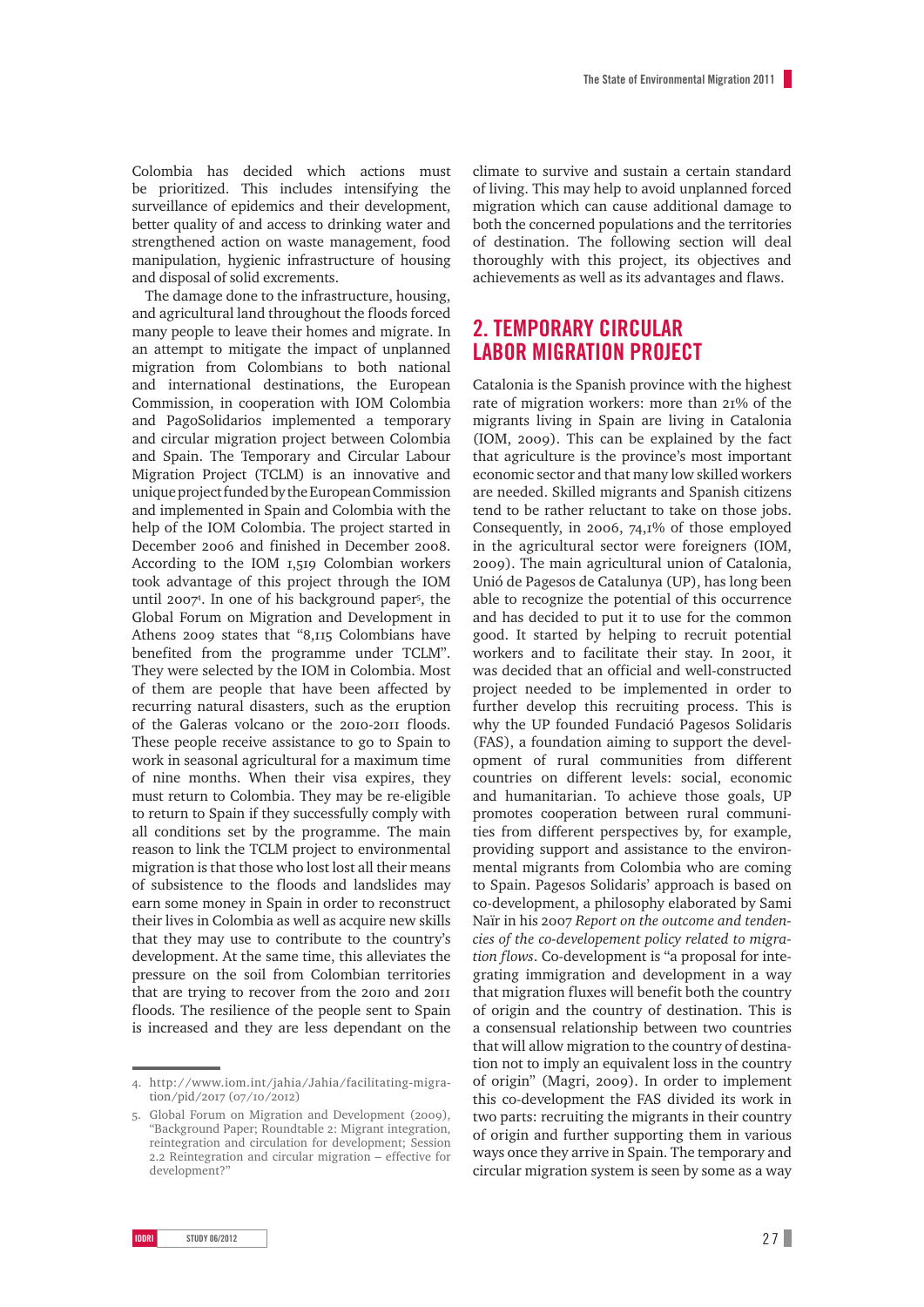to achieve co-development (De Moor, 2010). IOM is working in cooperation with FAS on this project which is funded by the European Commission in the framework of the AENEAS programme, which supports temporary circular migration.

### 2.1. Project implementation

The IOM Colombia is taking care of the selection of workers in Colombia. As the work in Spain is either fruit-picking and/or conditioning those fruits, the project targets low skilled workers for seasonal agriculture work. This enables many people to apply for the migration program. As many people have been affected by the 2010 and 2011 floods in Colombia and have seen their whole means of subsistence disappear in torrents of water, this is particularly attractive for affected farmers and internally displaced Colombians. The IOM is basing its selection criteria on how big their involvement in their home community is. As a concrete example on how the selection process works, we can look at Usaquén, a community located in the Bogotá province. The selection committee located there tends to favour people already involved in small productive businesses. This way, the administrative and financial skills as well as the agricultural techniques they learn in Spain can directly be applied to their business upon their return, augmenting their productivity and stimulating the local economy. The higher the involvement of the individuals in their community of origin, the more likely they will return to Colombia after the expiration of their work permit and visa. It would completely "undermine the credibility and the benefits for the entire community" (Magri, 2009) if a large amount of selected migrants decided to overstay their welcome and thus harm the ones applying later. Secondly, the probability that remittances will be invested in projects which benefit the whole community is higher. Lastly, the whole community may also benefit from the skills the migrants learned overseas if they decide to put those skills to use for the public good once back home. The skills migrants may learn abroad are the following: 1,519 people were trained by the IOM in basic technical skills, 1,021 in financial skills and 322 in leadership and local development<sup>6</sup>.

Remittances remain the private property of the migrants. Therefore, nobody can force the migrants to spend their money to fund community projects instead of using remittances for personal purposes. However, a study by the Alma Mater University has shown that even if for the first two or three years remittances are mainly used to pay off private debts or improve the living conditions the migrants might be willing to channel their money toward productive projects in subsequent years that benefit not only the migrant and the migrant's family but also the whole community (Magri, 2009). Thus, the selection process is really important to the success or failure of the whole project. The project only makes sense if the migrant comes back as initially planned and puts to good use skills learned overseas.

Globally, the opportunity to engage in the TCLM is perceived as a community project rather than a personal project by the local people (Magri, 2009). Migrants often feel peer pressure from the communities of origin, as their participation to the programme impacts on the sustainability of the project. Also, in IOM interviews with migrants (IOM & European Union, 2010) it appears that they feel some kind of commitment to the community, to those which were not given the opportunity to go abroad. This fact increases the probability they will use their remittances to fund community projects (Magri, 2009).

Travel arrangements that need to be made such as visa, purchase of the flight ticket, etc. are taken care of by the TCLM project. Once the migrants arrive in Europe, the project continues to support them by finding a place to stay and providing them with further information about issues such as the Spanish health care system. The project also provides general assistance in case any problems should arise. Before the departure to Europe, activities and workshops are organized to inform the migrants about the living and working conditions in Spain. This exercise explains the social and cultural context and provides a general view on how their life will be in Spain. This is done so that migrants are able to integrate themselves in the best possible and efficient way. The consequences of failing to comply with the expiration date of their visa as well as the benefits that they receive are again clearly explained and stressed to reduce the risk of migrants deciding to stay in Europe.

The goal of the project is to enable Colombian workers to gain knowledge and experience as well as specific skills so that they may establish a business when coming home and produce economic gain for themselves, their family and the whole community (IOM, 2010). The ultimate goal is the increased resilience of Colombian farmers and IDPs toward changing climatic conditions (De Moor, 2010). By enabling migrants to develop more diversified livelihoods, they lessen the probability that they will one day be forced to move due to slow-onset climate change or severe climatic event.

<sup>6.</sup> [http://www.iom.int/jahia/Jahia/facilitating-migra](http://www.iom.int/jahia/Jahia/facilitating-migration/pid/2017)[tion/pid/2017](http://www.iom.int/jahia/Jahia/facilitating-migration/pid/2017) (07/10/2012)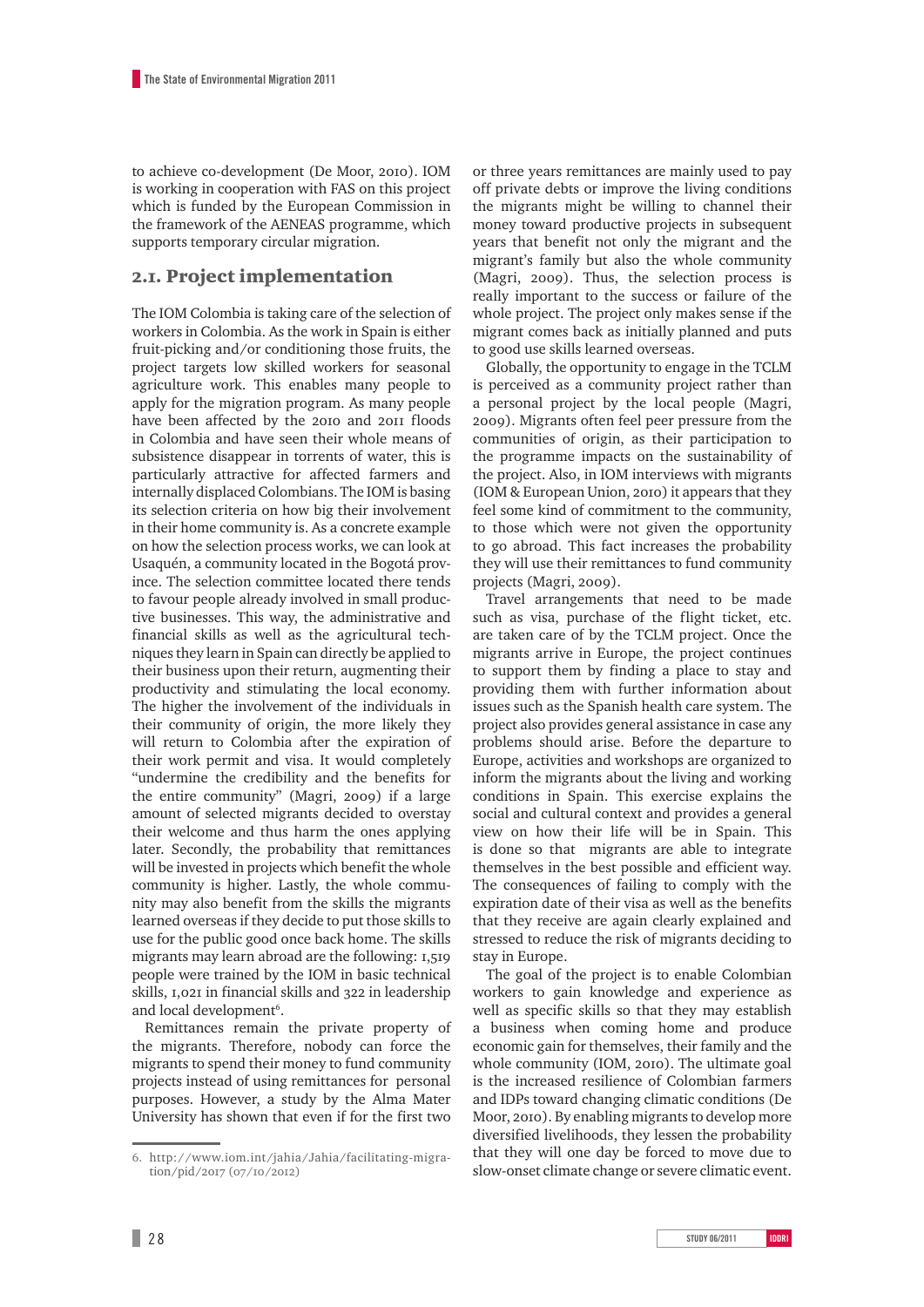### 2.2. Evaluation of the project

#### **2.2.1. A triple-win situation?**

The TCLM project in the Colombian flood case is being used as an adaptation strategy to climate change. According to many official reports, among them the Mauritius Workshop on circular migration (2008), there is a triple-win situation. But some critics, such as Piyasiri Wickramasekara of the Global Union Research Network (GURN), imply that benefits may have been exaggerated (Wickramasekara, 2011). He recognizes some benefits of circular labour migration but challenges the idea of a triple-win situation on the grounds that the foundations of the argument are weak. Wickramasekara questions the assumed preference of migrants for circular migration as well as the benefits for employers and especially the benefits for the communities of origin. Further criticism of temporary circular migration is the lack of legal protection for migrants. In an attempt to address this issue, the TCLM project informs migrants about their rights and duties before and during their involvement in the project through workshops and activities. The more informed migrants are, the more probable they will make the most appropriate decisions (IOM, 2008). The next big issue is the risk of circumvention of the authorized stay by migrants. In an attempt to counter the fact that some migrants might want to stay in Spain after their visa expired, the migrants participating in the scheme have to present themselves at the Spanish embassy in their country of origin within one month of the expiration date of their visa. Failure to do so would result in them being disadvantaged if they ever wish to re-enter the circular migration program. Also, migrants who comply with the set rules for at least two years are registered on a special database and are given priority whenever they apply again for the same migration program or even a permanent worker visa. This mechanism aims at increasing the attractiveness for those migrants to play by the rules.

Despite those issues, according to the philosophy of co-development, the temporary and circulatory migration system is trying to create a triple win situation for migrants, their communities and country of origin and the receiving state. The benefit for each actor will be analysed in the following sections.

#### *2.2.1.1. Migrants*

The benefit for the migrant is quite clear. By moving to a country with higher wages, migrants increase their income and are able to send remittances to their family. This in turn improves their living conditions if they can, for example, build

a house, buy indispensable tools or open a small business. The skills they learned abroad<sup>7</sup> may eventually enable them to open, create or expand some kind of small business in their community of origin. This will promote the local economy as well as increase the resilience of the migrants and their family to any environmental change. In Usaquén, the IOM noted that, on average, each migrant came back home with savings which can range between €350-2,300. The resilience of the environmental migrants is also an important point. By going abroad, migrants diversify their income through the money earned abroad but also through the possibility to apply their new skills in ther activities. They are able to better face environmental degradation and ensuing loss of subsistence means. Consequently, they become less dependent on their environment and can adapt more easily to changing environmental conditions, be it slowonset change or more sudden events.

#### *2.2.1.2. Community of origin*

The benefits for the community have been partially explained in the above section. Migrants strengthen their sense of commitment to the people who stayed in their community of origin, as they feel they were privileged by being chosen for the project (Magri, 2009). They invest their money gained abroad in projects which will ultimately benefit the whole community. Also, their newlygained skills, which could be called 'brain gain' in opposition to 'brain drain', and experience will help them set up economic activities that promote the local economy, thus prompting development. In the specific case of Colombia, migration also enables the territories affected by the floods and landslides to recover, which takes some time. Replanting the land right away may be unproductive, as precious minerals have been washed out, leaving the land infertile. If the people from the affected areas do not use the land for a few months or even years, this will allow it to recover more quickly and more thoroughly. Upon their return, not all migrants will pick up their agricultural activities again, as they will have gained new skills that they might prefer to apply, for example by opening a new business.

#### *2.2.1.3. Receiving country*

The benefit for the receiving country, in the case of Spain, is that it is provided with workers to fill a gap in the agricultural labour market. As mentioned above, the jobs in the agricultural sector that the Colombian environmental

<sup>7.</sup> See Section 2.1. Project implementation for the kind of skills migrants learn abroad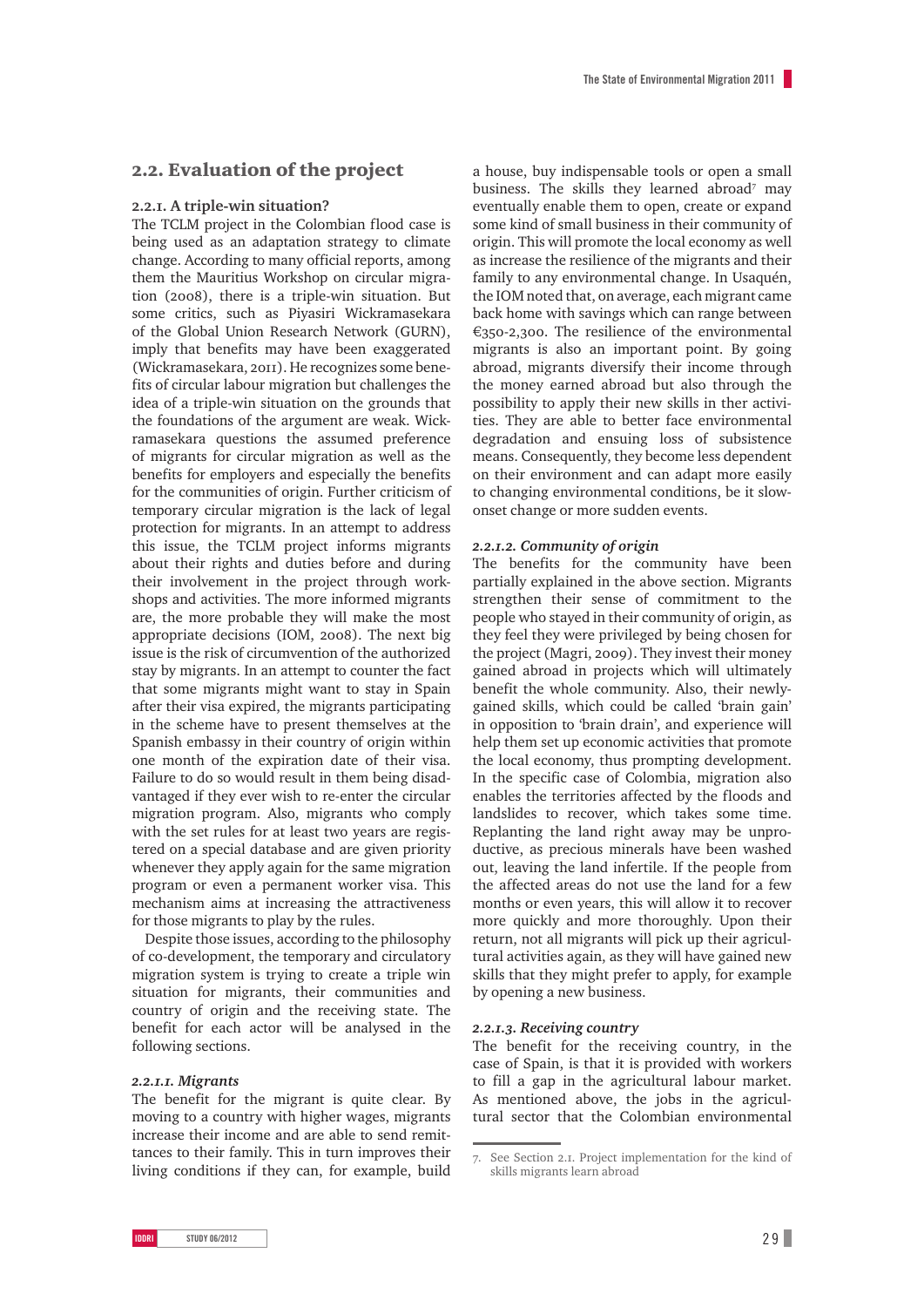migrants are taking are seldom taken up by available domestic workforce. Therefore, it is wrong to assume that these migrants are working at the expense of someone else: they are only filling a void. The Spanish legislation, as seen above, is very clear on this point: the employer has to make sure that no other worker residing in Spain wants to take up the job.

#### **2.2.2. Implementation in other countries**

Implementing a similar project in other countries is possible and could yield many benefits. Circular labour migration can support development, relieve demographic and unemployment pressure in developing countries as well as fill gaps in the workforce in developed economies if there is a real need for labour and a legislative framework guaranteeing rights for migrants. As stressed previously, the legislative framework has to be adequate to allow migrants to easily adapt to the changing employment situation. Spain's legislation allows a quick worker quota adjustment to the changing economic and labour conditions.

To implement a similar project in other receiving states, Rush (2005) points out that some conditions need to be fulfilled. In his publication, six essential points can be identified. Castle (2006) summarises them as follows:

- m "The strict enforcement of immigration and employment laws, especially against employers who illegally employ migrants and/or violate minimum wage and employment regulations.
- $\blacksquare$  The regulation of the cost at which migrants are made available to employers through, for example, the charging of monthly work permit fees for each migrant employed.
- $\blacksquare$  The implementation of effective labour market tests, i.e. , of mechanisms that create incentives for employers to recruit migrant workers only after all reasonable efforts have been made to recruit local workers.
- m The regulation or at least the monitoring of the migrant recruiting industry with an eye to controlling migrants' costs of migration.
- $\blacksquare$  The protection of migrants' rights by making work permits portable within certain sectors or occupations after a certain period of time.
- m Mixed incentive-enforcement measures to facilitate the return home of migrants whose temporary work permits have expired."8

Spain has implemented most of these measures through its laws and regulation. The TCLM program in Spain is considered overall a great success both for the Colombian migrants and the Spanish agriculture sector according to the IOM but other find it quite hard to measure exactly its impacts, as only few people have been involved (Mc Loughlin & Münz, 2011). States that wish to implement a similar project should take into account the previous points.

Some limitations to the application of a temporary and circular migration project between two countries do exist. The most obvious one is that the communities of origin where this project is implemented should not be permanently uninhabitable. Therefore, the implementation of such a project is best suited for cases like Colombia, where the land needs some time to rest but offers to the returning migrants the possibility to continue living on and from it. It is also quite clear that the amount of people who can take advantage of this project is rather limited. As the economies from developed states need only a limited number of low skilled workers from third countries, the number of people who can enrol in this project is also limited.

# **3. POLICIES AND LEGAL FRAMEWORK ON TEMPORARY AND CIRCULAR LABOR MIGRATION**

The Global Forum on Migration and Development, which took place in 2008, issued the following statement: "Temporary labour migration can work to everyone's advantage if it is legal, protective and linked to real labour needs. […] In the absence of a functional multilateral system, bilateral arrangements have been found to operate effectively in certain countries. […] Joint arrangements between origin and destination countries, particularly for lower-skilled migrants, can help enforce the laws to protect temporary migrants and enhance their contribution to their families and home communities" (GFMD, 2008). The UN Secretary General's Report on International Migration and Development highlighted this already in 2006: "[...] there is potential for these programmes to result in beneficial synergies for migrants, countries of origin and countries of destination" (UN, 2006). Other international organizations such as the UN Department of Economic and Social Affairs, the Global Commission for International Migration and the World Bank have also issued positive statements on this topic (IOM, 2008). It can therefore be said that a number of relevant worldwide organizations agree on the advantages of a temporary and circulatory migration system which would fill the labour gap in a national economy while contributing to the development of

<sup>8.</sup> S. Castle. 2006. "Guestworkers in Europe: A Resurrection?" (pp.747-748).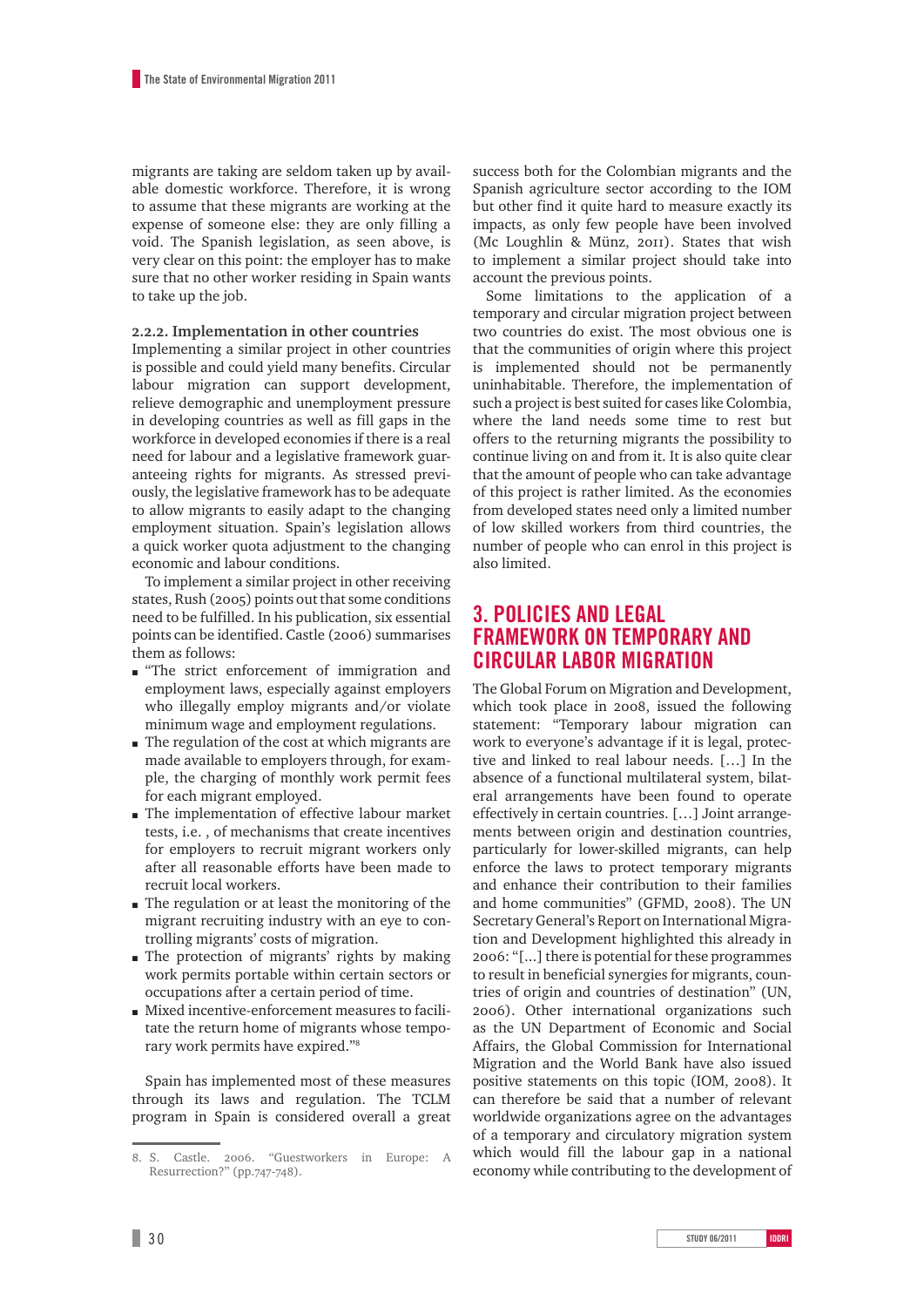an other one. This system of cooperation between countries has not yet been fully exploited.

### 3.1. Spain

The Spanish position regarding temporary and circular migration is quite advanced compared to those of other member states from the European Union. The Plan Estratégico de Ciudadanía e Integración (Strategic Plan for Citizenship and Integration) which has been elaborated by the Spanish Ministry of Work and Social Affairs in 2007-2010 highlights this. This plan aims at using migration as a tool of co-development between the country of origin of the migrant and the migrant itself (De Moor, 2010). Spain was able to recognize the importance of cooperation between local governments and the benefits it can generate both in the country of origin and the country of destination if the remittances are channelled in the most effective way.

Spain's policy on migration has historically been favourable to temporary migration. The Organic Law N° 4/2000: Article 39; Implementing Regulation: Articles 77-80 (De Moor, 2010) allows workers from countries outside of the European Union to live and work in Spanish territory. Some conditions need to be fulfilled for the law to be applicable and migrants cannot stay more than nine months in Spain within the same year (12 consecutive months). Also, employers must make it certain that no worker already legally residing in Spain can take over the job (IOM, 2009) and that the position is indeed needed within the Spanish economy. Quotas are being determined by the Spanish state regarding the number of migrants already in its territory and the provisional need for low skilled workers each year and may vary depending on the economic situation of the country. These quotas are first proposed to the countries with which Spain has signed a bilateral agreement aimed at facilitating access for citizens of those countries to the Spanish labour market. Up until now, Spain has signed bilateral agreements on migration with Colombia, Ecuador, Morocco, Nigeria, the Dominican Republic, Poland, and Romania. The bilateral agreement between Spain and Colombia was signed in 2001. The configuration of the Spanish economy makes it essential for Spain to import workers from third-countries at periodic moments of the year. Indeed, a lot of low skilled workers are needed to help in the harvest of agricultural products. Workers already legally residing in Spain often do not want to take over these jobs. The workers from third countries are therefore only recruited for some sectors of the economy, as defined by the

Royal Decree (2393/2004) (De Moor, 2010), to counter the shortage of willing workers. However, as the harvests only takes place a few months a year, they would become unemployed as soon as the harvesting season is over and instead of supporting the Spanish economy, stress it. This is why Spain favours temporary and, above all, circular migration. The greater flexibility of the Spanish legislation in regard to changing the work place also works in favour of seasonal migration, as it allows the migrants to move on as soon as one harvest is over and seek an other work place.

#### 3.2. Europe

On the European level, the European Commission is favourable to a harmonization of the different national legal frameworks regarding the implementation of a project similar to TCLM. This can clearly be seen by the elaboration in 2005 of a Policy Plan on Legal Migration (European Commission, 2005). This plan aimed at fighting irregular migration by allowing greater integration of the selected migrants and thus trying to make illegal migration less attractive. This Policy Plan was however not able to convince the member states and the five legislative instruments it contained did not have the expected impact. The 2005 Policy Plan was followed by the European Pact on Immigration and Asylum adopted by the European Council in October, 2008. The introduction of this is pact states that "Although real progress has been achieved on the path to a common immigration and asylum policy, further advances are necessary". In 2009, the Council adopted the Stockholm Programme which highlighted once again the European Commission's commitment to the Policy Plan on Legal Migration from 2005. Yet, the only directive that has been implemented until now is the Council Directive 2009/50/EC of May  $25<sup>th</sup>$ , 2009. This directive, also called the "Blue Card Directive", allows high-skilled workers from thirdcountries to live and work in the European Union with the exception of Ireland, the United Kingdom and Denmark. Even this directive is found to be "rather a symbol of good-will than than a strong measure for attracting highly-skilled migrants" (Meyer, 2010).

The lack of commitment from the different member states regarding a common legal framework on seasonal circular migration can partly be explained by the feeling of most states that the migration issue is directly related to their sovereignty. They do not want to leave the decision power to another authority, as they fear a loss of control over who lives in their national territory. However, the evolution that has been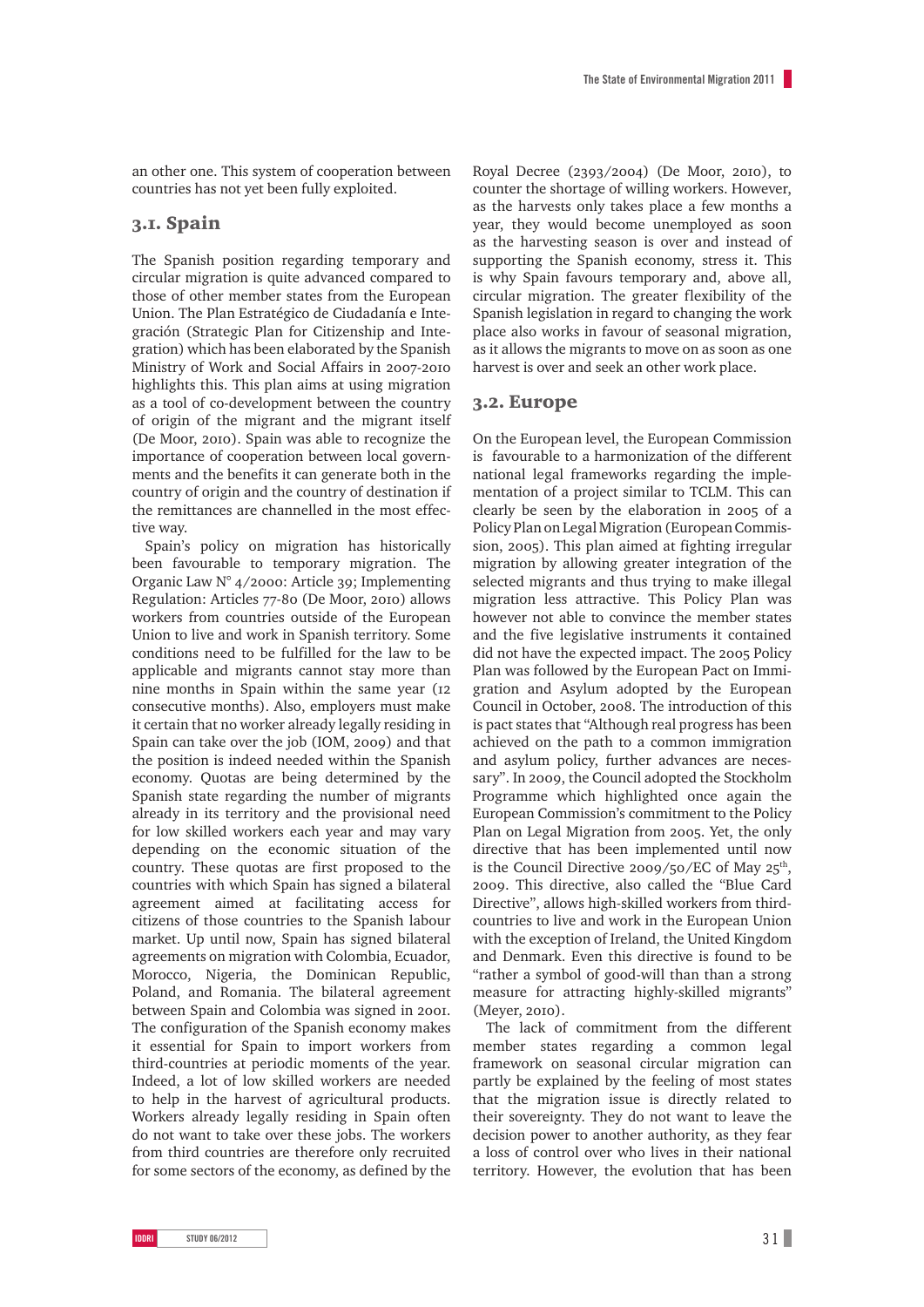observed at the European level, starting in 2005 with the Policy Plan on Legal Migration, has continued with a directive on seasonal migrants proposed in 20109 . The explanatory memorandum of the directive proposal clearly states that "This proposal forms part of the EU's efforts to develop a comprehensive immigration policy. The Hague Programme of November 2004 recognized that '[l]egal migration will play an important role in enhancing the knowledge-based economy in Europe, in advancing economic development, and thus contributing to the implementation of the Lisbon strategy'". This directive proposal, called the "Single Permit Directive" has been adopted in December 2011. It established rights for workers from third countries residing within the European Union. In May 2011, the European Union started a consultation on migration and climate change. This consultation influenced the revision of the EU Global Approach on Migration from November 2011. This shows that the European Commission is interested in implementing a common legislative framework to facilitate the mobility of temporary and circular migration and recognizes the advantages that this can bring to European national economies if correctly implemented.

# **CONCLUSION**

One of the main advantages of the TCLM project compared to other migration programs is that it links environmental degradation to development strategies. It tries to create not only a win-win situation between the migrant and the destination country but a win-win-win situation between the migrant, the destination country and the region of origin. The migrants become "agents of development" (De Moor, 2011) through the remittances sent back home and the skills they learn abroad and apply at home. This has been recognized in many official international publications, for example in the UN Secretary General's Report on International Migration and Development (2006). The degradation of the environment is taken as a starting point to promote development by giving the affected people the opportunity to enhance their skills and knowledge in the hope that this will indirectly trigger economic development at a local level. It tries to turn a negative situation into a positive one. The people who choose to take advantage of the TCLM project may not have done so if their living resources such as their land and/or housing had not been affected. This can be deduced from the testimonies of migrants involved in this project who are reluctant to leave Colombia. They do not wish to leave their families and friends behind but confess that they nonetheless had to do so because of the financial need of their families (IOM, 2010). Without them leaving and acquiring new skills, the development which has been observed after their return to their home communities would not have occurred.

Furthermore, the rights of the migrants are being better protected as movement takes place within a clearly defined project which accompanies migrants and makes sure their rights are respected. At the same time, all measures are taken so that migrants do respect their duties and do not overstay their welcome.

In the case of Colombia, the objectives of the project have been met and it can be said that the project has been, and still is, successful. The resilience of the Colombian workers to climate change consequences has been increased and the development of the local communities is promoted. The implementation of a similar project between other countries is possible and is even advised in certain cases. For example, a developing country with a climatic event which disturbs greatly, but at the same time only temporarily, the ecosystem and the means of subsistence of the population would be a good candidate for the implementation of a temporary and circular migration project.

Migration, and especially environmental migration, is becoming an international concern. Thanks to globalisation, travelling great distances has become increasingly easy. The number of those who want to increase their income and living standards by migrating and working in countries with more developed economies are seizing their chance in a legal, and sometimes also illegal, way. The global community needs to cooperate and work out a common strategy regarding labour migration so as to provide the migrants with the best possible conditions to enable states to fully benefit from co-development. Temporary circular labour migration would make irregular migration less attractive and would help manage unwanted migration flows. Supply and demand could be better monitored and help international economies to adapt better to the rapidly changing conditions of the global markets. Temporary circular migration can be an asset to adapt to the effects of global climate change but can foremost be a mitigation strategy. International cooperation is required for it to work successfully. Policymakers need to keep this in mind when mapping the response to the biggest challenge they have ever faced: climate change. ❚

<sup>9. &</sup>quot;Proposal for a directive of the European Parliament and of the Council on the conditions of entry and residence of third-country nationals for the purposes of seasonal employment"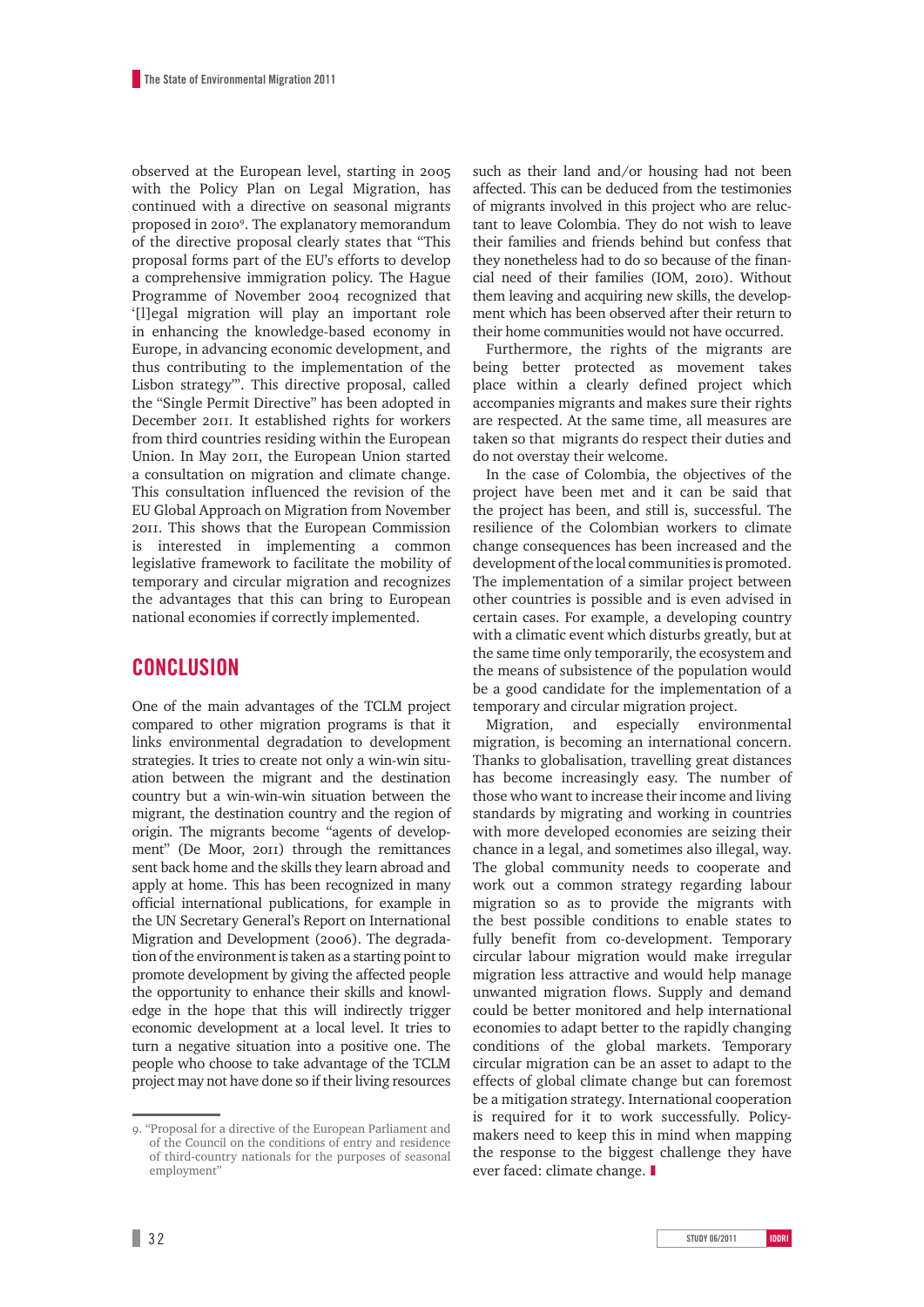### **BIBLIOGRAPHY**

Abella, Manolo. 2006., "Policies and Best Practices for Management of Temporary Migration". International Symposium on International Migration and Development in Turin, Italy.

Castle, Stephen. 2006. "Guestworkers in Europe: A Resurrection?". International Migration Review, Volume 40, N.4, pp. 741-766.

Charpin, Anna & Aiolfi, Luca. 2011., "Evaluation of the concrete results obtained through projects financed under AENEAS and Thematic Programme for Migration and Asylum", Letter of Contract N° 2010/254838.

Commission of the European Communities. 2009. "Mobility partnerships as a tool of the Global Approach to Migration", 13489/09. Brussels: Council of the European Union.

Council of the European Union. 2008., "European Act on Immigration and Asylum", 13440/08.

De Moor, Nicole. 2011, "Labour Migration for Vulnerable Communities: A strategy to Adapt to a Changing Environment", COMCAD Arbeitspapiere – Working Papers, No. 101.

European Commission. 2010, "Proposal for a directive of the European Parliament and of the Council on the conditions of entry and residence of third-country nationals for the purposes of seasonal employment". Brussels: European Commission.

European Migration Network (EMN). 2011, "Temporary and Circular Migration: empirical evidence, current policy practice and future options in EU Member States - Synthesis Report".EMN.

European Union. 2007, "Circular migration and mobility partnerships between the European Union and third countries", Memorandum.

Global Forum on Migration and Development in Manila. 2008. , "Summary Report".

Global Forum on Migration and Development. 2009, "Background Paper; Roundtable 2: Migrant integration, reintegration and circulation for development; Session 2.2 Reintegration and circular migration – effective for development?".

IGAC & IDEAM & DANE. 2011, "Reporte Final de Áreas Afectadas por Inundaciones 2010-2011".

Intergovernmental Panel on Climate Change. 2007, "IPCC Fourth Assessment Report: Climate Change", Working Group I: The Physical Science Basis, Chapter 3: Observations: Surface and Atmospheric Climate Change. Geneva: IPCC. http://www.ipcc.ch/publications\_and\_ data/ar4/wg1/en/ch3.html

IOM. 2008, "Managing labour mobility in the evolving global economy", Volume 4 – IOM World Migration Report **Series** 

IOM 2009., "Temporary and Circular Labor Migration: Experiences, Challenges and Opportunities", Volume 2 – IOM Series of Research into Migration.

IOM & European Parliament. 2008 "Comparative Study of the Laws in the 27 EU member states for Legal Migration including an assessment of the conditions and formalities imposed by each member state for newcomers – Spain".

IOM & European Union. 2010. "Historias Circulares", ISBN: 978-958-8575-11-7.

Kraler, Albert & Cernei, Tatiana & Noack, Marion. 2011. "Climate Refugees. Legal and Policy Responses to Environmentally Induced Migration", Directorate-General for Internal Policies of the European Parliament, Policy Department C: Citizen's Rights and Constitutional Affairs.

Magri, Nicola. 2009. "Temporary and Circular Labor Migration between Colombia and Spain A model for consolidation and replication", Maastricht Graduate School of Governance, Masters Thesis.

McLoughlin, Sheena & Münz, Rainer. 2011., "Temporary and Circular Migration: Opportunities and Challenges", European Policy Centre, Working Paper no. 35 , ISSN – 1782-2424.

Meyer, Nicole Y. 2010, "The European Union Blue Card Directive", University of Twente, School of Management and Governance, Bachelor Thesis.

Nair, Sami. 1997. "Rapport de bilan et d'orientation sur la politique de co-développement liée aux fluxs migratoires". Paris : Ministère des Affaires Etrangères.

Official Journal of the European Union. 2009. "Council Directive 2009/50/EC of 25 May 2009 on the conditions of entry and residence of third-country nationals for the purposes of seasonal employment", 155/17.

Organización Panamericana de la Salud. 2010. "Ola Invernal Fenomeno de la "Nina"

Parusel, Bernd. Aug 30th, 2008. "Migrants as Agents of Development – a New Dimension of EU Migration Policies?".Edinburgh : the University of Edinburgh.

Philip, Sjoukje & Van OIldenborgh, Geert Jan. 2006. "Shifts in ENSO coupling processes under global warming", Geophysical Research Letters, 33.

Ruhs, Martin. 2006, "The Potential of Temporary Migration Programmes in Future International Migration Policy", International Labour Review, Vol. 145 (1-2).

Ruhs, Martin. 2010, "Migrant Rights, Immigration Policy and Human Development". Oxford (UK): University of Oxford.

Spanish National Contact Point of the European Migration Network & Requena, Miguel & Stanek, Mikolaj. 2010. "Temporary and Circular Migration: empirical evidence, current policy practice and future options in Spain". European Migration Network on behalf of the European Commission.

TrenberthR, Kevin E. & Hoar, Timothy J. 1996, "The 1990–1995 El Niño Southern Oscillation Event: Longest on Record", Geophysical Research Letters, 23(1).

United Nations' Secretary General. 2006. "Report on International Migration and Development"